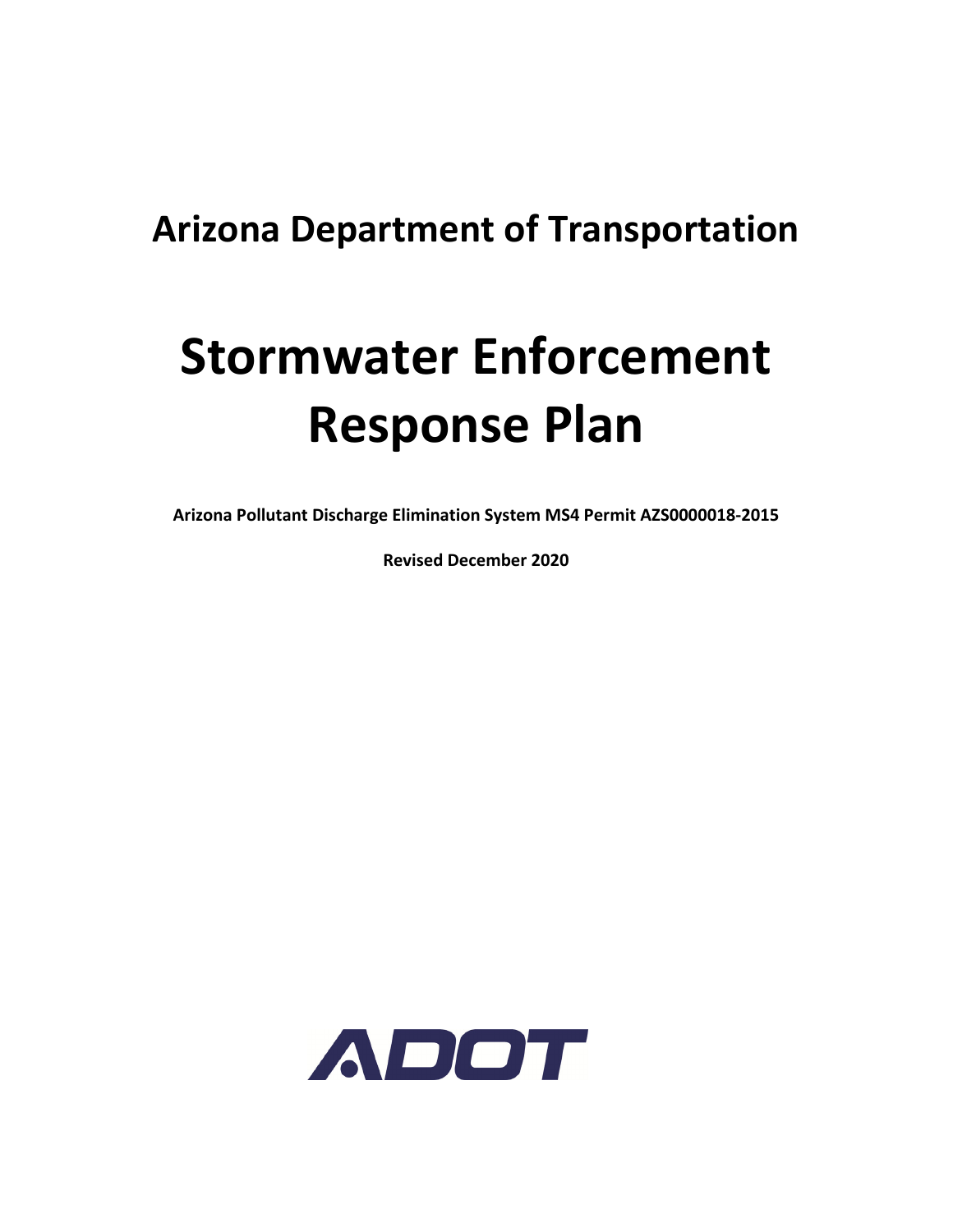#### **TABLE OF CONTENTS**

| $\mathbf{1}$            |                  |         |  |  |  |  |
|-------------------------|------------------|---------|--|--|--|--|
|                         | 1.1              |         |  |  |  |  |
|                         | 1.2 <sub>2</sub> |         |  |  |  |  |
|                         | 1.3              |         |  |  |  |  |
|                         | 1.3.1            |         |  |  |  |  |
|                         | 1.3.2            |         |  |  |  |  |
|                         | 1.3.3            |         |  |  |  |  |
| 2                       |                  |         |  |  |  |  |
| $\overline{\mathbf{3}}$ |                  |         |  |  |  |  |
|                         | 3.1              |         |  |  |  |  |
|                         | 3.1.1            |         |  |  |  |  |
|                         |                  | 3.1.2   |  |  |  |  |
|                         | 3.2              |         |  |  |  |  |
|                         | 3.3              |         |  |  |  |  |
|                         | 3.3.1            |         |  |  |  |  |
|                         | 3.3.2            |         |  |  |  |  |
|                         | 3.3.3            |         |  |  |  |  |
|                         |                  | 3.3.3.1 |  |  |  |  |
|                         |                  | 3.3.3.2 |  |  |  |  |
|                         | 3.3.4            |         |  |  |  |  |
| 4                       |                  |         |  |  |  |  |
|                         | 4.1              |         |  |  |  |  |
|                         | 4.2              |         |  |  |  |  |
|                         | 4.3              |         |  |  |  |  |
| 5                       |                  |         |  |  |  |  |
|                         | 5.1              |         |  |  |  |  |
|                         | 5.2              |         |  |  |  |  |
|                         | 5.3              |         |  |  |  |  |
|                         | 5.4              |         |  |  |  |  |
|                         | 5.5              |         |  |  |  |  |
|                         | 5.4.1            |         |  |  |  |  |
|                         |                  | 5.4.2   |  |  |  |  |
|                         | 5.4.3            |         |  |  |  |  |
| 6                       |                  |         |  |  |  |  |
| 7                       |                  |         |  |  |  |  |

#### **APPENDICES**

Appendix A - Noncompliance Notice

Appendix B - Stop and Resume Work Orders

Appendix C - Example Notice of Illicit Discharge and Request for Assistance from Arizona Attorney General's Office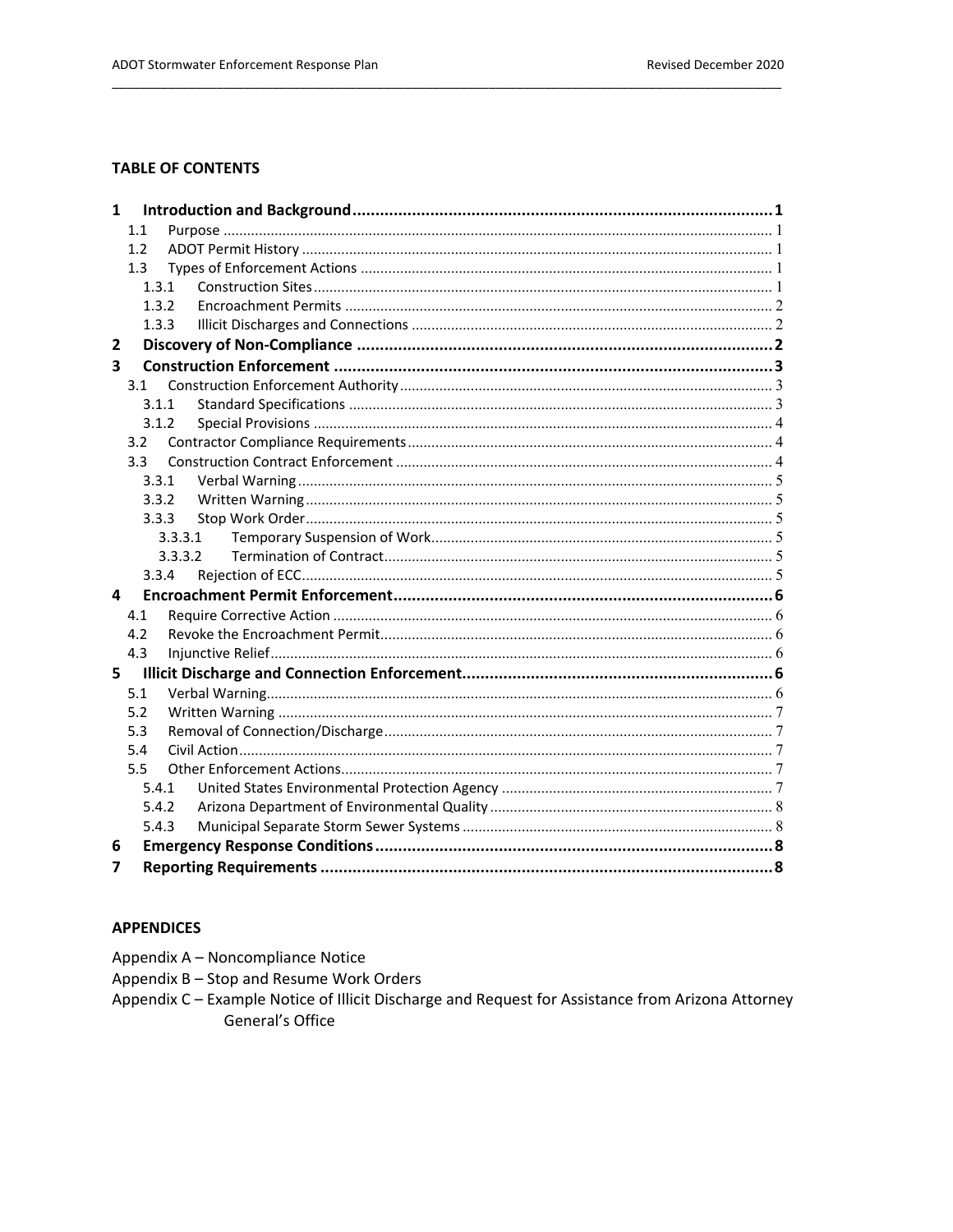#### **ABBREVIATIONS**

| A.A.C.        | Arizona Administrative Code                    |
|---------------|------------------------------------------------|
| ADEQ          | Arizona Department of Environmental Quality    |
| ADOT          | Arizona Department of Transportation           |
| A.R.S.        | Arizona Revised Statutes                       |
| <b>AZPDES</b> | Arizona Pollutant Discharge Elimination System |
| <b>BMP</b>    | <b>Best Management Practice</b>                |
| <b>CGP</b>    | <b>Construction General Permit</b>             |
| <b>ECC</b>    | Erosion Control Coordinator                    |
| ERP           | Enforcement Response Plan                      |
| MS4           | Municipal Separate Storm Sewer System          |
| <b>NOI</b>    | Notice of Intent                               |
| <b>NOT</b>    | Notice of Termination                          |
| <b>ROW</b>    | Right-of-Way                                   |
| <b>SWMP</b>   | Stormwater Management Program                  |
| <b>SWPPP</b>  | <b>Stormwater Pollution Prevention Plan</b>    |
| <b>USEPA</b>  | United States Environmental Protection Agency  |

\_\_\_\_\_\_\_\_\_\_\_\_\_\_\_\_\_\_\_\_\_\_\_\_\_\_\_\_\_\_\_\_\_\_\_\_\_\_\_\_\_\_\_\_\_\_\_\_\_\_\_\_\_\_\_\_\_\_\_\_\_\_\_\_\_\_\_\_\_\_\_\_\_\_\_\_\_\_\_\_\_\_\_\_\_\_\_\_\_\_\_\_\_\_\_\_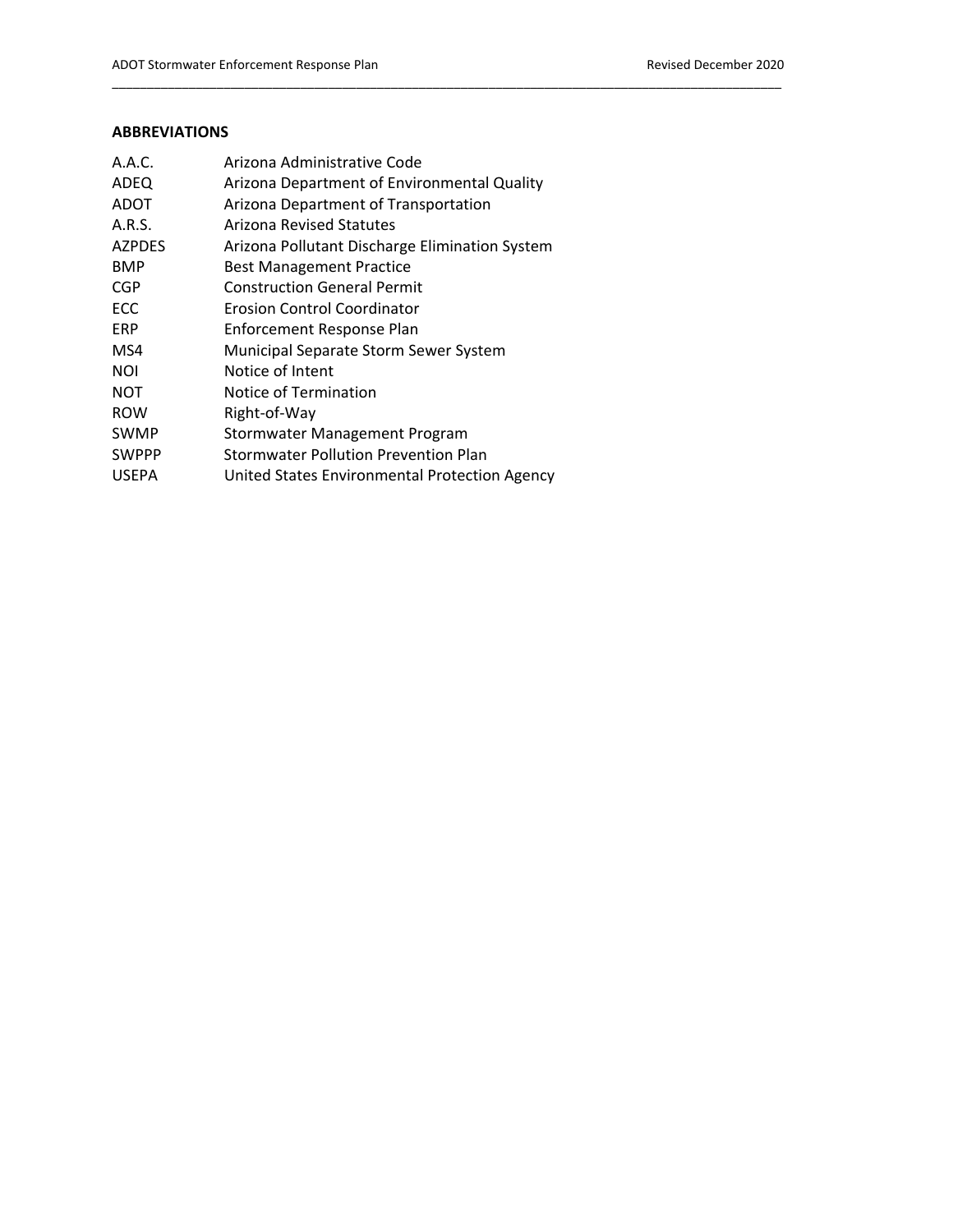# **1 Introduction and Background**

ADOT's stormwater discharges are regulated by Arizona Department of Environmental Quality (ADEQ) on non‐tribal land. This Stormwater Enforcement Response Plan (ERP) describes procedures implemented by the Arizona Department of Transportation (ADOT) to achieve compliance with legal authority and enforcement requirements stipulated in Arizona Pollutant Discharge Elimination System (AZPDES) Municipal Separate Storm Sewer System (MS4) Permit No. AZS000018‐2015. This plan is specific to the requirements in the stormwater conveyance system owned, leased, or operated by ADOT across the state on non-tribal lands. ADOT uses legal authority delegated within the Arizona Revised Statutes and Arizona Administrative Code to enforce against illegal encroachments, including spills and illicit discharges, and utilizes contract specifications to leverage authority on contractors performing work administered by ADOT.

\_\_\_\_\_\_\_\_\_\_\_\_\_\_\_\_\_\_\_\_\_\_\_\_\_\_\_\_\_\_\_\_\_\_\_\_\_\_\_\_\_\_\_\_\_\_\_\_\_\_\_\_\_\_\_\_\_\_\_\_\_\_\_\_\_\_\_\_\_\_\_\_\_\_\_\_\_\_\_\_\_\_\_\_\_\_\_\_\_\_\_\_\_\_\_\_

# *1.1 Purpose*

This ERP describes the response measures available to ADOT to exercise its authority to control pollutant discharges to its MS4. Enforcement procedures are designed to encourage timely response and constructive coordination with dischargers in order to prevent stormwater pollution. Consistent implementation of the measures provides a standard response across ADOT's large, diverse MS4 to avoid confusion, delays, and disputes. ADOT's standard process for documentation of possible discharges, subsequent investigations and follow‐up actions is also outlined in this ERP.

# *1.2 ADOT Permit History*

The current ADOT MS4 Permit was issued in 2015 and expired in August 2020. Until ADEQ issues a renewal, the 2015 permit will be administratively continued. This ERP meets current permit requirements and will be updated or revised as needed to meet any new or changed requirements.

# *1.3 Types of Enforcement Actions*

ADOT is not a traditional MS4 and does not have a police force or the authority to levy fines. These legal constraints require ADOT to find different mechanisms to enforce provisions of the MS4 Permit. ADOT anticipates two general types of stormwater violations: ADOT construction sites and illicit discharges and connections to ADOT's MS4. Potential violators include contractors, businesses, industries, private citizens, and other governmental agencies. These are discussed in more detail below.

#### **1.3.1 Construction Sites**

The MS4 Permit requires ADOT to implement an oversight program for all construction activity occurring in the MS4. ADOT and contractors are required to obtain coverage as operators under the AZPDES Construction General Permit. ADOT specifications require that contractors complete all activities associated with CGP coverage until final acceptance, and then ADOT may assume control. Should any issues with CGP compliance arise, ADOT will initiate progressive enforcement action.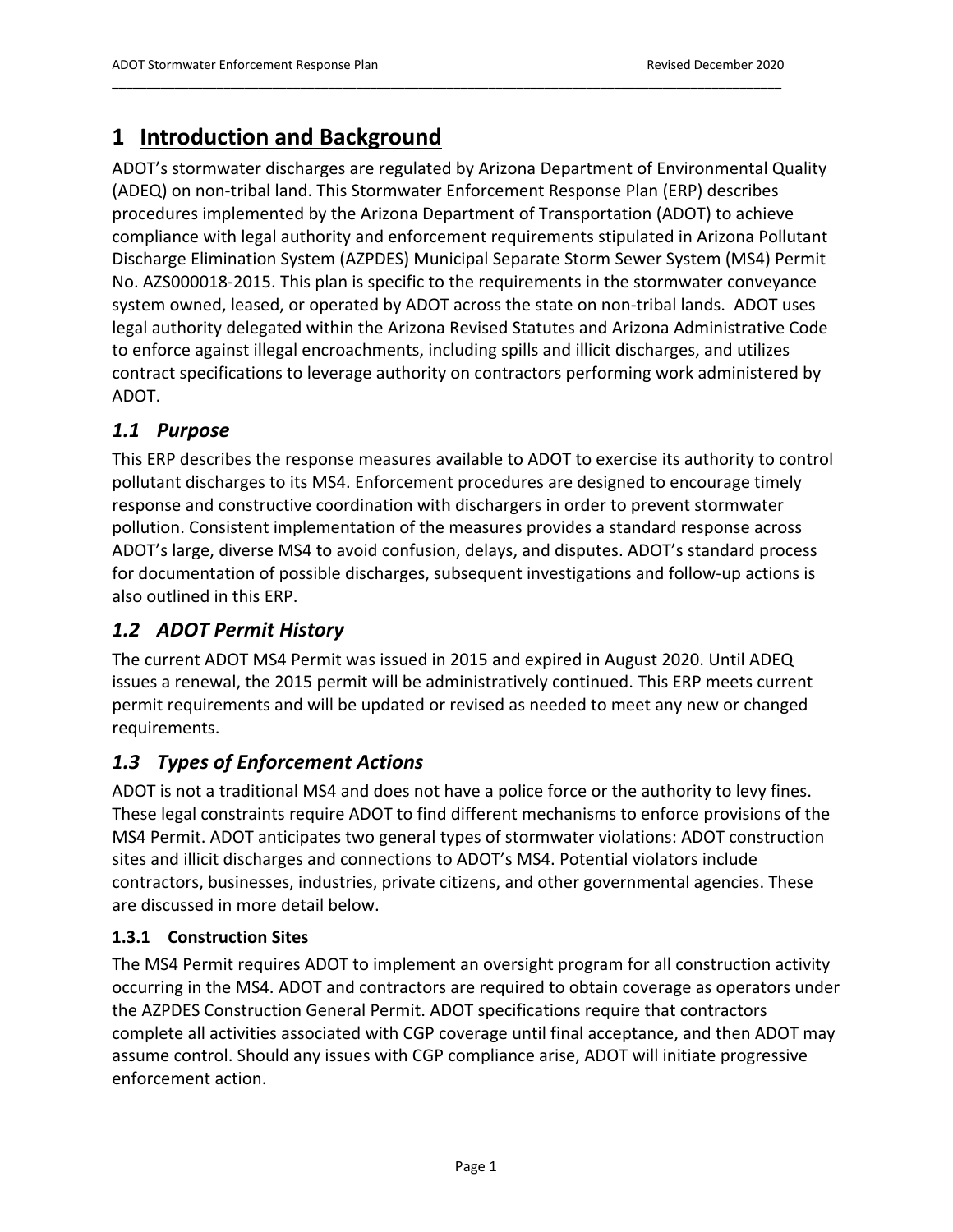#### **1.3.2 Encroachment Permits**

The ADOT highway encroachment permit provides access to and/or use of the ADOT right‐of‐ way by third parties. Encroachment permits are a written approval for use or construction of fixed or temporary improvements within a state highway right‐of‐way. Examples of temporary use are utility construction or maintenance, drainage improvements, groundwater monitoring, or special events such as litter pick‐up and parades.

\_\_\_\_\_\_\_\_\_\_\_\_\_\_\_\_\_\_\_\_\_\_\_\_\_\_\_\_\_\_\_\_\_\_\_\_\_\_\_\_\_\_\_\_\_\_\_\_\_\_\_\_\_\_\_\_\_\_\_\_\_\_\_\_\_\_\_\_\_\_\_\_\_\_\_\_\_\_\_\_\_\_\_\_\_\_\_\_\_\_\_\_\_\_\_\_

The encroachment permit requires the permittee to assume all legal liability and financial responsibility for the activity for the duration of the encroachment. The permit holder must also agree to comply with environmental laws to include any and all federal, state, or local statute, law, ordinance, code, rule, regulation, permit, order, or decree with specific reference to compliance with AZPDES requirements.

#### **1.3.3 Illicit Discharges and Connections**

The MS4 Permit also requires ADOT to take measures to detect and eliminate illicit discharges and unpermitted connections to the MS4. An illicit discharge is defined as any discharge to a MS4 that is not composed entirely of stormwater with the exception of allowable non‐ stormwater discharges and separately permitted discharges. Illicit connections are defined as any man‐made conveyance that connects an illicit discharge directly to the MS4. ADOT is required to implement a program to minimize, detect, investigate, and eliminate illicit discharges and connections, including unauthorized non‐stormwater discharges and spills, into the MS4 owned and/or operated by ADOT.

ADOT can exert control over discharges to the MS4 through statute and code can remove an unauthorized encroachment and may seek repayment for damages.

# **2 Discovery of Non‐Compliance**

Reports of a stormwater violation or non‐compliance may come from one of several sources:

- Reports from ADOT Staff Illicit discharges and discharges of sediment or other pollutants from the construction sites, ADOT facilities, or other sources within ADOT's MS4 may be observed by ADOT staff as they conduct normal activities such as driving to or from job sites or when inspecting other activities. Such non‐compliances could include water and wind erosion, sediment tracking onto local streets or highways, poor housekeeping, location of concrete washouts, and failed or ineffective best management practices (BMPs).
- Permit Compliance Activities Non-compliances may be discovered through Permitrequired inspections or monitoring, including construction site inspections, dry weather screening, and stormwater sampling.
- Contractor Compliance Activities A contractor may fail to comply with administrative requirements such as conducting and submitting inspection reports, obtaining annual certifications, preparing and implementing Stormwater Pollution Prevention Plans (SWPPPs).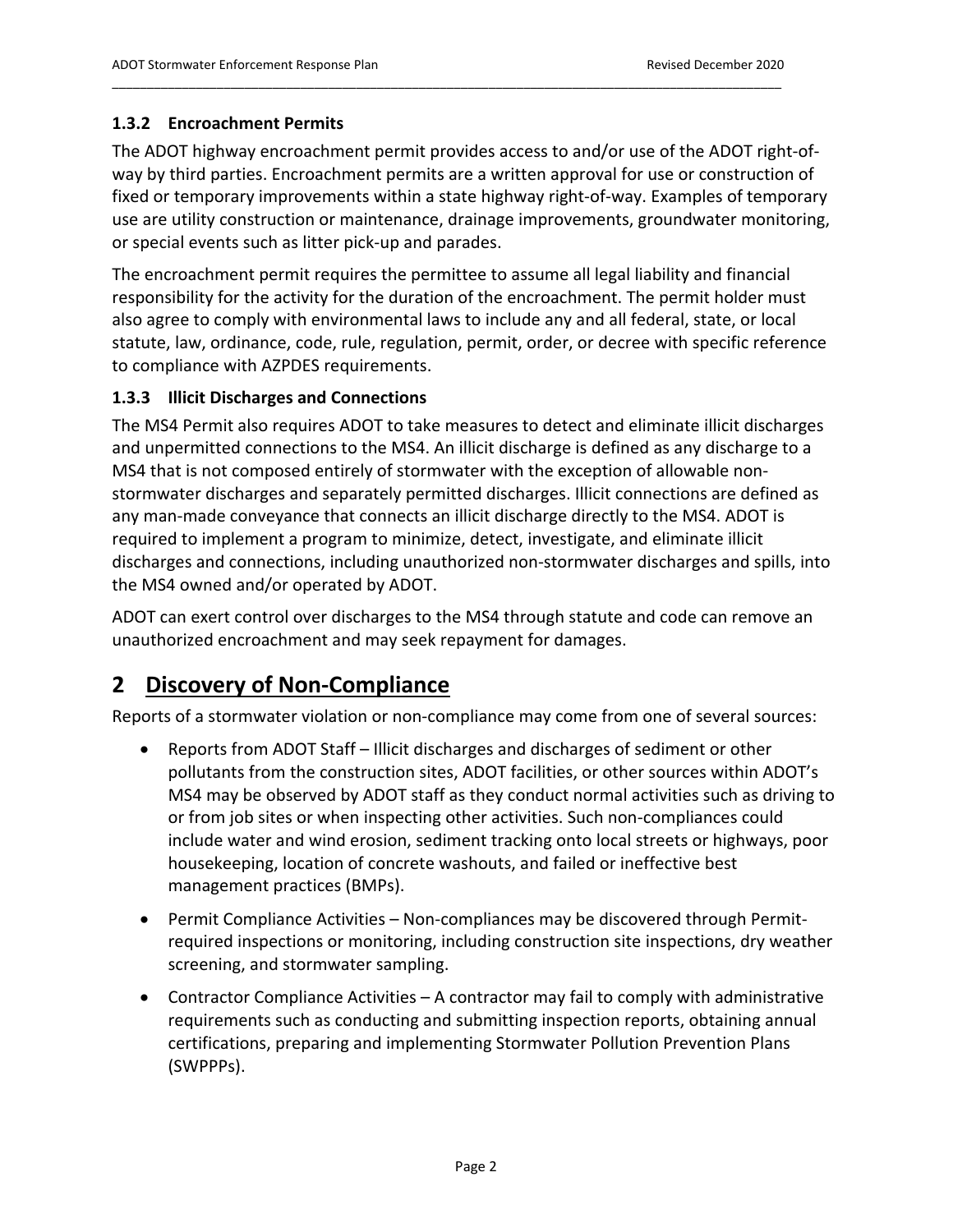Reports from the Public – Public complaints may come directly to ADOT or through other local, state or federal government agencies.

\_\_\_\_\_\_\_\_\_\_\_\_\_\_\_\_\_\_\_\_\_\_\_\_\_\_\_\_\_\_\_\_\_\_\_\_\_\_\_\_\_\_\_\_\_\_\_\_\_\_\_\_\_\_\_\_\_\_\_\_\_\_\_\_\_\_\_\_\_\_\_\_\_\_\_\_\_\_\_\_\_\_\_\_\_\_\_\_\_\_\_\_\_\_\_\_

# **3 Construction Enforcement**

An ADOT construction project is a partnership. Partnering is a process for developing a spirit of teamwork and cooperation through shared goals, open communication, problem identification and resolution, conflict escalation procedures, and the monitoring of team performance. Section 104.01(A) of the ADOT Construction Manual contains the Covenant of Good Faith and Fair Dealing. This section imposes the obligation on ADOT and the Contractor to perform their contractual duties in an honest, diligent, and cooperative manner.

The following section describes ADOT's authority and the mechanisms for enforcing provisions on ADOT construction sites.

# *3.1 Construction Enforcement Authority*

ADOT's contractor enforcement authority can come from two different sources: provisions in the Standard Specifications or special provisions added to the standards.

#### **3.1.1 Standard Specifications**

Section 104.09 of ADOT's Standard Specifications for construction contracts includes a number of mechanisms to ensure contractors comply with stormwater pollution prevention requirements.

Failure of the contractor to properly maintain the erosion control measures required in the approved construction SWPPP will be cause for the Engineer to reject the ECC and issue a stop work order. Rejection of the contractor's ECC shall be for failure to complete any of the following:

- Should the Engineer (ADOT employee or representative) determine that the SWPPP is not being properly implemented; the contractor will be notified in writing of such concerns. The contractor's ECC shall fully implement, to the satisfaction of the Engineer, the requirements of the approved SWPPP within three working days.
- Should any corrective measures not be completed within the time periods specified therein, the Engineer will notify the contractor in writing. The contractor's ECC shall complete all required corrective measures within two calendar days of such notification, except that direct inflows of sediment into a watercourse shall be corrected within 24 hours.
- Should the Engineer determine that routine maintenance of the project's erosion control measures is not being adequately performed the contractor will be notified in writing. Within three working days, the contractor's ECC shall demonstrate to the satisfaction of the Engineer that such steps have been taken to correct the problem.

These standard contractual provisions clarify and more fully demonstrate ADOT's legal authority to review and enforce the ADOT stormwater management standards on highway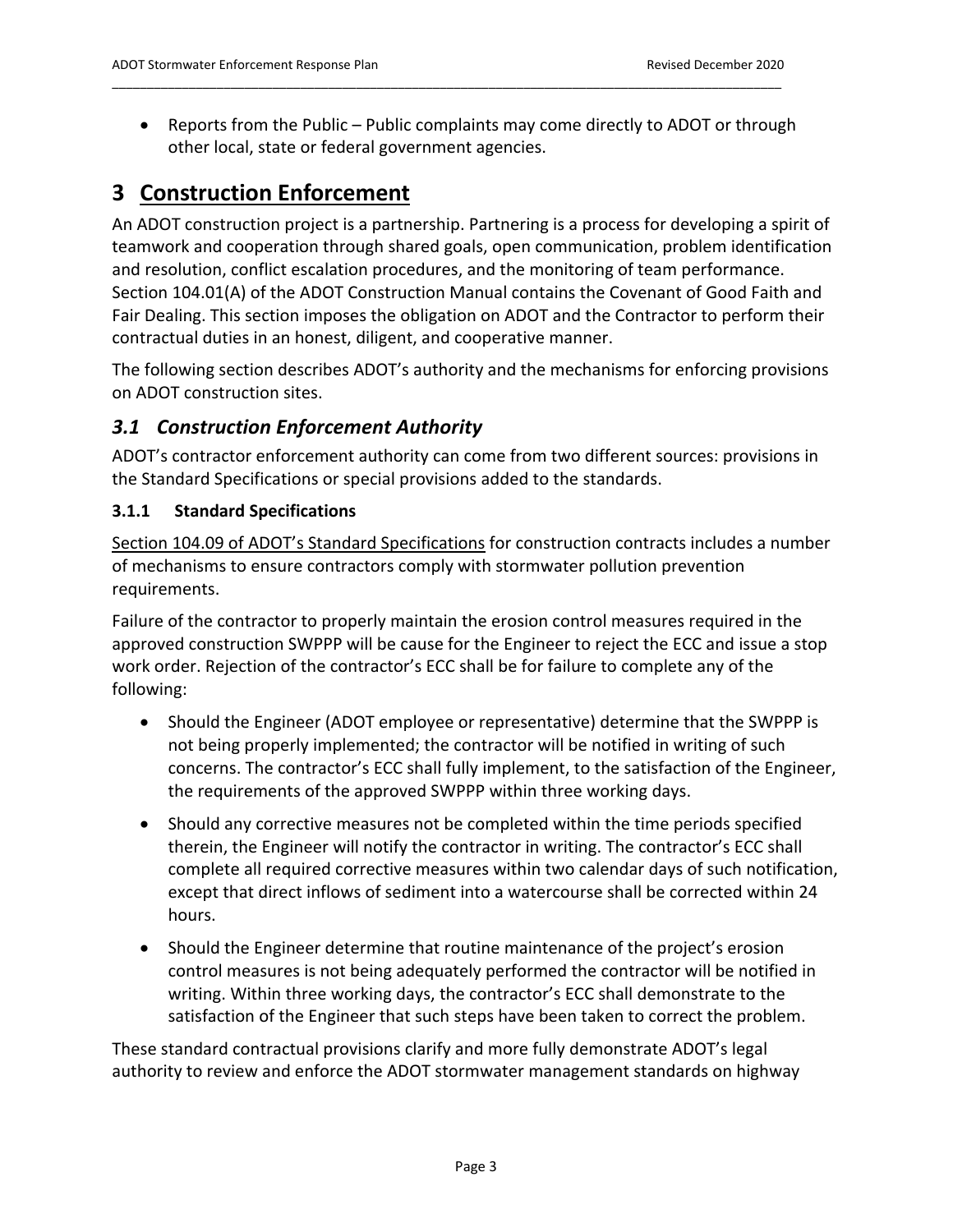construction projects. When the standard specifications are not sufficient to address unique or sensitive project sites, special provisions may be implemented.

\_\_\_\_\_\_\_\_\_\_\_\_\_\_\_\_\_\_\_\_\_\_\_\_\_\_\_\_\_\_\_\_\_\_\_\_\_\_\_\_\_\_\_\_\_\_\_\_\_\_\_\_\_\_\_\_\_\_\_\_\_\_\_\_\_\_\_\_\_\_\_\_\_\_\_\_\_\_\_\_\_\_\_\_\_\_\_\_\_\_\_\_\_\_\_\_

#### **3.1.2 Special Provisions**

Special provisions can be added to construction contracts that contain specific language or direction regarding the implementation of stormwater pollution control measures. Special provisions are legally binding to the contract. Requirements can include:

- Provisions for retention of funds
- A listing of temporary water pollution control practice items of work
- Minimum BMP requirements or BMP specifications
- Requirement to submit a water pollution control cost breakdown
- Specific rainy season dates
- Year-round, rainy season and non-rainy season implementation requirements
- The maximum allowable disturbed soil area for the project during the rainy season
- Regular inspection and maintenance of implemented BMPs
- Sampling and analysis requirements
- Project scheduling
- Other agency requirements (e.g. mitigation specified by other governmental agencies or Tribes)

#### *3.2 Contractor Compliance Requirements*

Compliance with stormwater permits and laws on ADOT's construction projects must be enforced according to contract provisions. ADOT's construction contract requires that ADOT's contractors shall be responsible to implement the requirements of the AZPDES for erosion and sediment control as specified in the CGP. ADOT will:

- Require contractors to comply with the CGP by submitting an NOI for each construction project. The contractor shall also file a NOT upon project completion either terminating permit coverage if final stabilization has been achieved, or transferring it to ADOT or to the appropriate local public agency (for local government projects administered by ADOT) for completion.
- ADOT shall ensure that the contractor's NOI references the site as an ADOT project and shall keep a copy of the ADEQ authorization certificate.
- ADOT shall ensure that all applicable provisions of the CGP are implemented.

#### *3.3 Construction Contract Enforcement*

ADOT will use the following progressive contract enforcement policy, escalating the response when a contractor fails to respond in a timely manner. If the contractor or ADOT identifies a deficiency in the implementation of the approved SWPPP or amendments, and the deficiency is not corrected immediately or by a date requested by the contractor and approved by ADOT in writing, the project is in non-compliance. The recommended sequence of enforcement actions are detailed below.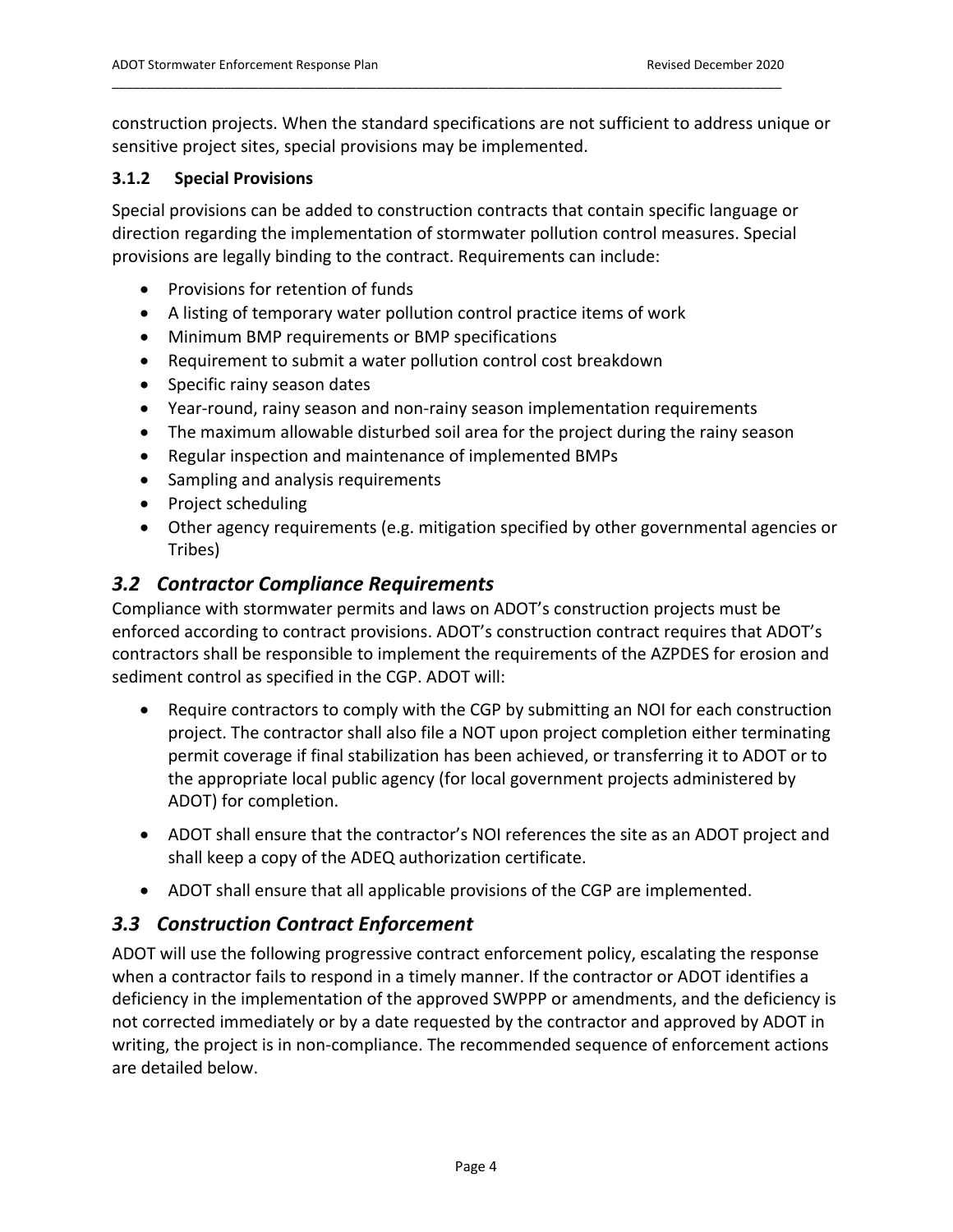#### **3.3.1 Verbal Warning**

This action is a verbal exchange between an inspector or the resident engineer and the alleged violator. The information exchanged will be documented by the inspector. Typically, no letter is written if the problem is corrected immediately and the inspector or resident engineer observes the corrective action and deems it appropriate.

\_\_\_\_\_\_\_\_\_\_\_\_\_\_\_\_\_\_\_\_\_\_\_\_\_\_\_\_\_\_\_\_\_\_\_\_\_\_\_\_\_\_\_\_\_\_\_\_\_\_\_\_\_\_\_\_\_\_\_\_\_\_\_\_\_\_\_\_\_\_\_\_\_\_\_\_\_\_\_\_\_\_\_\_\_\_\_\_\_\_\_\_\_\_\_\_

#### **3.3.2 Written Warning**

A warning letter may be issued if the non‐compliance continues for 24 hours after the verbal warning is issued, if the non-compliance cannot be corrected while the inspector or resident engineer is on site, or if the non-compliance is a significant violation. The warning letter will document the reasons why the discharge is illegal and provide deadline for compliance. Typically, compliance is required within three (3) days to avoid additional enforcement actions; however, if the situation warrants, shorter or longer deadlines maybe permissible (Appendix A).

#### **3.3.3 Stop Work Order**

If the verbal and written warnings do not result in corrective action by the documented deadline, ADOT may stop work at the construction site. Upon successful corrective action in response to a stop work order, a resume work order may be issued. Example stop work and resume work orders are provided in Appendix B.

#### *3.3.3.1 Temporary Suspension of Work*

If immediate action is required due to an imminent threat of discharge or if the contractor does not respond to the warning letter with in the required time frame, ADOT may temporarily suspend work on the project.

#### *3.3.3.2 Termination of Contract*

If, after the verbal and written warnings and suspension of work, a contractor does not comply with stormwater discharge control requirements, ADOT may terminate the contract.

#### **3.3.4 Rejection of ECC**

ADOT may reject the contractor's ECC if, in the opinion of the resident engineer, the conditions of the AZPDES CGP or the approved SWPPP are not being fulfilled. The contractor's ECC shall be rejected for any of the following:

- Failure to properly implement the SWPPP within three working days after written notification.
- Failure to complete corrective measures within two calendar days after written notification.
- Failure to perform routine maintenance within three working days after written notification.

In the event of the ECC's failure to comply with any of the above requirements, the resident engineer will direct the contractor to stop all affected work and propose a new ECC as soon as possible. However, all erosion and pollution control items specified in the SWPPP shall be maintained at all times. No additional work on construction items affected by the SWPPP will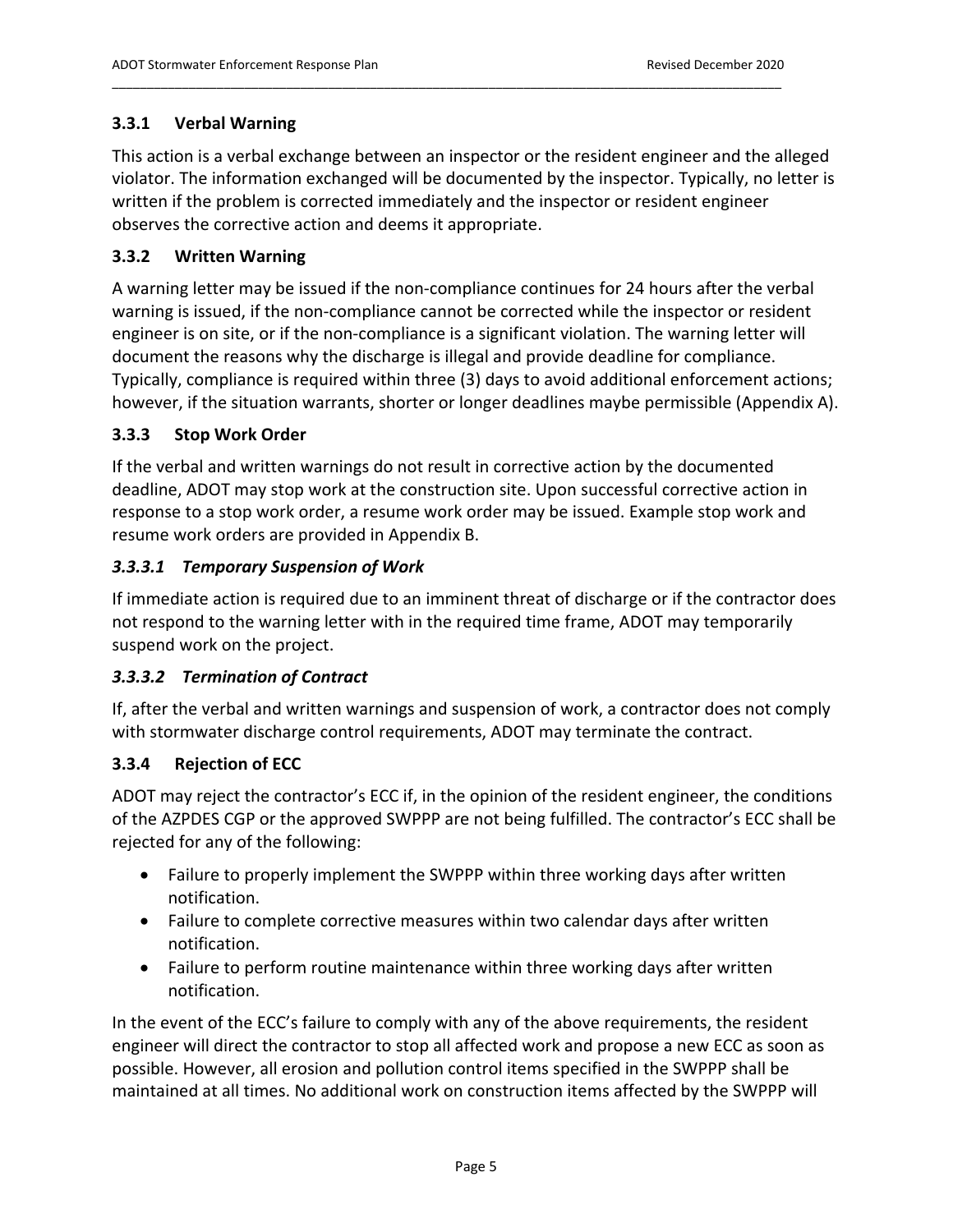be allowed until the resident engineer has approved a new ECC and all corrective measures have been completed. The contractor will not be allowed compensation or an extension of contract time for any delays to the work.

\_\_\_\_\_\_\_\_\_\_\_\_\_\_\_\_\_\_\_\_\_\_\_\_\_\_\_\_\_\_\_\_\_\_\_\_\_\_\_\_\_\_\_\_\_\_\_\_\_\_\_\_\_\_\_\_\_\_\_\_\_\_\_\_\_\_\_\_\_\_\_\_\_\_\_\_\_\_\_\_\_\_\_\_\_\_\_\_\_\_\_\_\_\_\_\_

# **4 Encroachment Permit Enforcement**

Because ADOT is responsible for discharges from the MS4 to waters of the US, ADOT must hold others, including encroachment permittees, responsible for discharges to the MS4. If a permittee fails or refuses to comply with stormwater pollution prevention requirements or causes ADOT to be in violation of the MS4 Permit, ADOT may take the following progressive actions against the permittee.

## *4.1 Require Corrective Action*

ADOT may require the permit holder to undertake corrective or remedial action to address any release or threatened release or discharge of the hazardous substance, pollutant or contaminant, water, wastewater, or stormwater.

# *4.2 Revoke the Encroachment Permit*

If an inspection of the area covered by the encroachment permit identifies a violation of stormwater requirements, ADOT may revoke the encroachment permit. By revoking the permit, the permit holder is no longer allowed access to the ROW. If the permit is revoked, the permit holder must repair any aspect or condition of the encroachment and restore the ROW to its original or better condition.

## *4.3 Injunctive Relief*

ADOT may seek an order from the court requiring the permit holder to either prohibit an act or condition or to require a certain action.

# **5 Illicit Discharge and Connection Enforcement**

ADOT is responsible for monitoring discharges to the MS4 because discharges from the MS4 cannot cause or contribute to an exceedance of a water quality standard. In addition, neighboring property owners are not allowed to occupy, use or interfere with public ROW without permission. Any discharge/connection without permission is an illegal encroachment on ADOT ROW. A discharge/connection can be discovered in two ways, either through routine inspection or due to a report or complaint.

Similar to Section 3.3, notification of observed illicit connections or discharges will be carried forward to the alleged connector/discharger by the local district. ADOT will use the following progressive enforcement policy, escalating the response when a discharger fails to respond in a timely manner.

## *5.1 Verbal Warning*

When a routine inspection of the drainage system identifies an illegal connection/discharge to the ADOT system, the observations will be documented on a Dry Weather Inspection Form. If the discharge is suspected to be hazardous to health or the environment, the ADEQ 24‐hour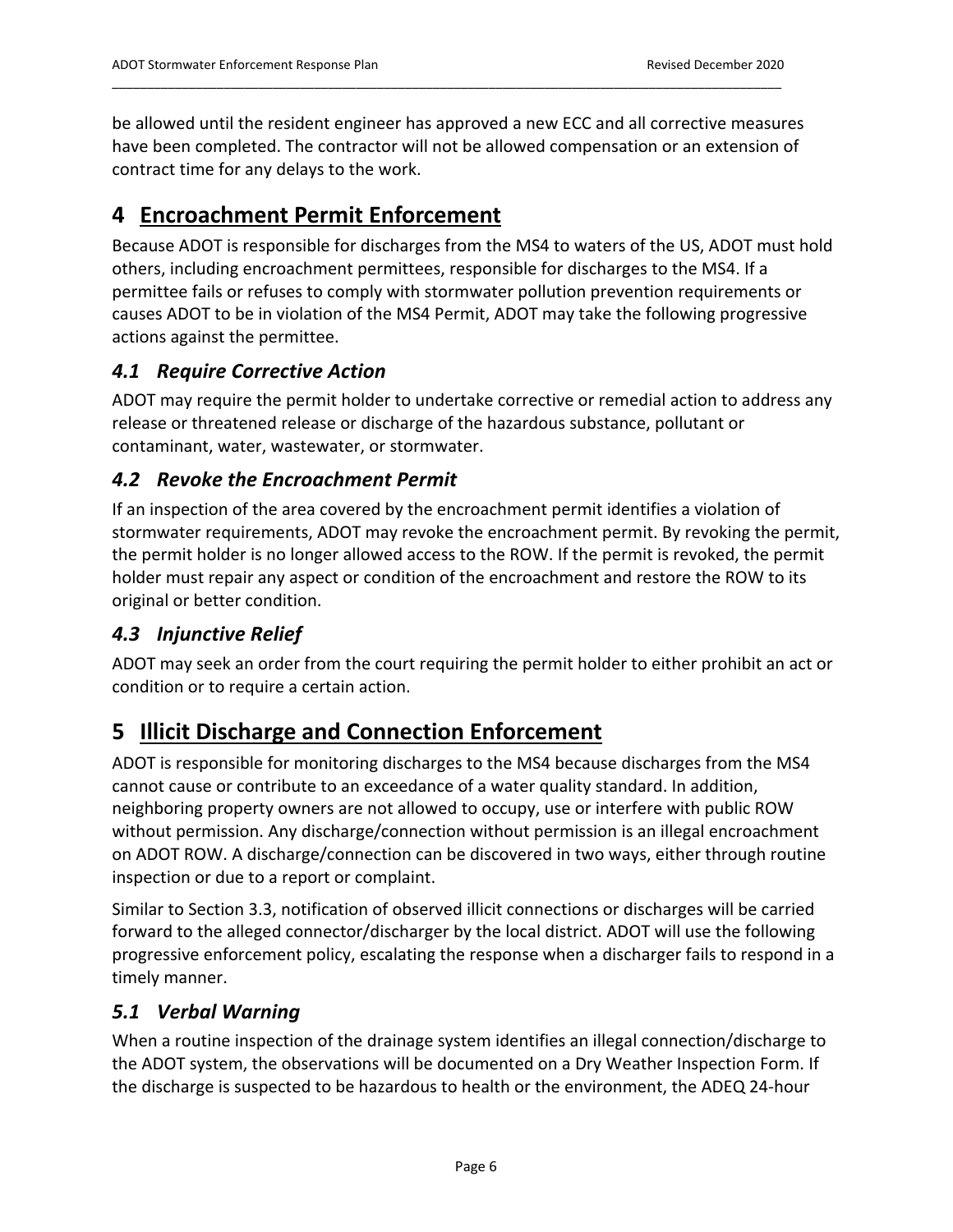hotline will be called (602.771.330). Otherwise, the report will be sent to Environmental Planning Water Resources and the District Environmental Coordinator within 72 hours.

\_\_\_\_\_\_\_\_\_\_\_\_\_\_\_\_\_\_\_\_\_\_\_\_\_\_\_\_\_\_\_\_\_\_\_\_\_\_\_\_\_\_\_\_\_\_\_\_\_\_\_\_\_\_\_\_\_\_\_\_\_\_\_\_\_\_\_\_\_\_\_\_\_\_\_\_\_\_\_\_\_\_\_\_\_\_\_\_\_\_\_\_\_\_\_\_

If the source of the connection is evident, the District will contact the connector/discharger directly by phone or in person to discuss the source of the connection and address potential for encroachment permitting. The communication will include requesting any permits or other authorizations and providing a follow up date (within 15 days). If the discharge is permitted or authorized (documentation is required), no further action is required; if the discharge is not authorized, it will need to be addressed or ceased within 15 days. Tracking records will establish a clear follow‐up date and assignment (example, in 30 days hazmat will inspect the site).

# *5.2 Written Warning*

If the illicit connection/discharge has not been corrected, Water Resources will prepare and deliver the Notice of Illegal Discharge and Demand for Corrective Action letter via certified mail to the property owner (Appendix C). The letter will explain the situation, document prior communication efforts and agreements, and request that the connection/discharge be ceased or removed within 30 days. A follow up inspection will be performed by a qualified person to document whether the connection or dry weather flow has been removed. If the connection/discharge has not been corrected, the incident will be referred upward to the next level of enforcement action.

# *5.3 Removal of Connection/Discharge*

ADOT will determine the appropriate action after communicating with the Attorney General or District in which the offense occurs. Depending on the severity of the issue, quality and quantity of flow, anticipated impact to the highway system, and proposed remedy, ADOT will remove the encroachment or pursue civil action.

# *5.4 Civil Action*

If the illegal connection/discharge is not corrected and the remedy is not appropriate for ADOT to pursue (staff or cost prohibitive) ADOT will forward the matter to the Arizona Office of the Attorney General, or local county attorney pursuant to A.R.S. §28‐7053 Misuse of Public Highway (Appendix C).

# *5.5 Other Enforcement Actions*

ADOT is not a typical MS4, such as a city or county, with its own enforcement branch such as police department, sheriff, or zoning board. Without an enforcement branch, ADOT may report the issue to ADEQ for enforcement assistance. The following subsections describe the authority of other government entities that ADOT may appeal to for enforcement assistance.

## **5.4.1 United States Environmental Protection Agency**

Although the USEPA delegated authority for the NPDES Program to the state of Arizona, the USEPA reserves the authority to apply fines in addition to fines issued by ADEQ. Federal environmental regulations based on the Clean Water Act allow the USEPA to levy fines on dischargers of up to \$37,500 per day per violation.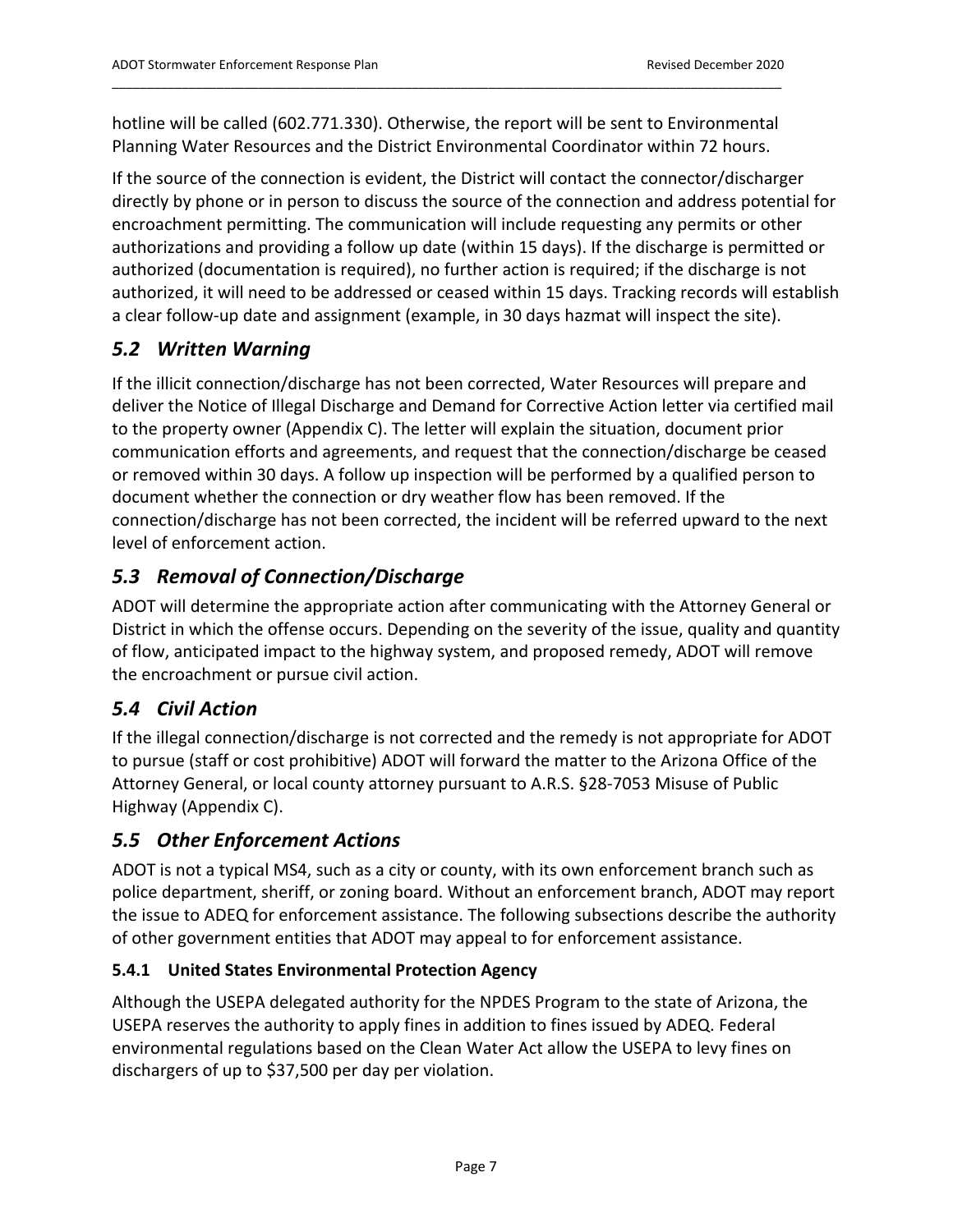#### **5.4.2 Arizona Department of Environmental Quality**

Authority to administer AZPDES in Arizona rests with ADEQ. ADEQ has several enforcement mechanisms for violations of AZPDES rules including compliance orders (A.R.S. §49‐261), injunctive relief and civil penalties (A.R.S. §49‐262), and criminal penalties (A.R.S. §49‐263).

\_\_\_\_\_\_\_\_\_\_\_\_\_\_\_\_\_\_\_\_\_\_\_\_\_\_\_\_\_\_\_\_\_\_\_\_\_\_\_\_\_\_\_\_\_\_\_\_\_\_\_\_\_\_\_\_\_\_\_\_\_\_\_\_\_\_\_\_\_\_\_\_\_\_\_\_\_\_\_\_\_\_\_\_\_\_\_\_\_\_\_\_\_\_\_\_

#### **5.4.3 Municipal Separate Storm Sewer Systems**

When sediment or pollutants from ADOT's ROW discharge to a regulated MS4, those discharges are subject to enforcement by the local municipality. Likewise, when ADOT ROW accepts discharges from adjacent MS4s, ADOT is responsible to remediate or rectify the situation.

In the event that a discharger is not identified, ADOT may communicate with the adjacent MS4 in verbal or written methods that describe information the connection/discharge, and request the assistance of the local jurisdiction to isolate the source of the connection or flow.

# **6 Emergency Response Conditions**

Discharges from emergency highway situations where federal rules specify washing as the preferred method to assure public safety are authorized non‐stormwater discharges that are not be subject to enforcement action. However, when a responsible party is known to have discharged oils, grease, hazardous materials, or other debris, Administrative Services will file a claim with the party's insurance to reimburse for cleanup and disposal fees.

# **7 Reporting Requirements**

ADOT provides a description of all violations, resolutions, or enforcement actions taken in the Annual Report. For those situations where health or environment could be endangered, ADEQ 24‐hour response will be notified. Otherwise, a progressive scale from 24‐hours to three days to notify and up to 60 days to coordinate remediation, or civil action, is procedurally effective.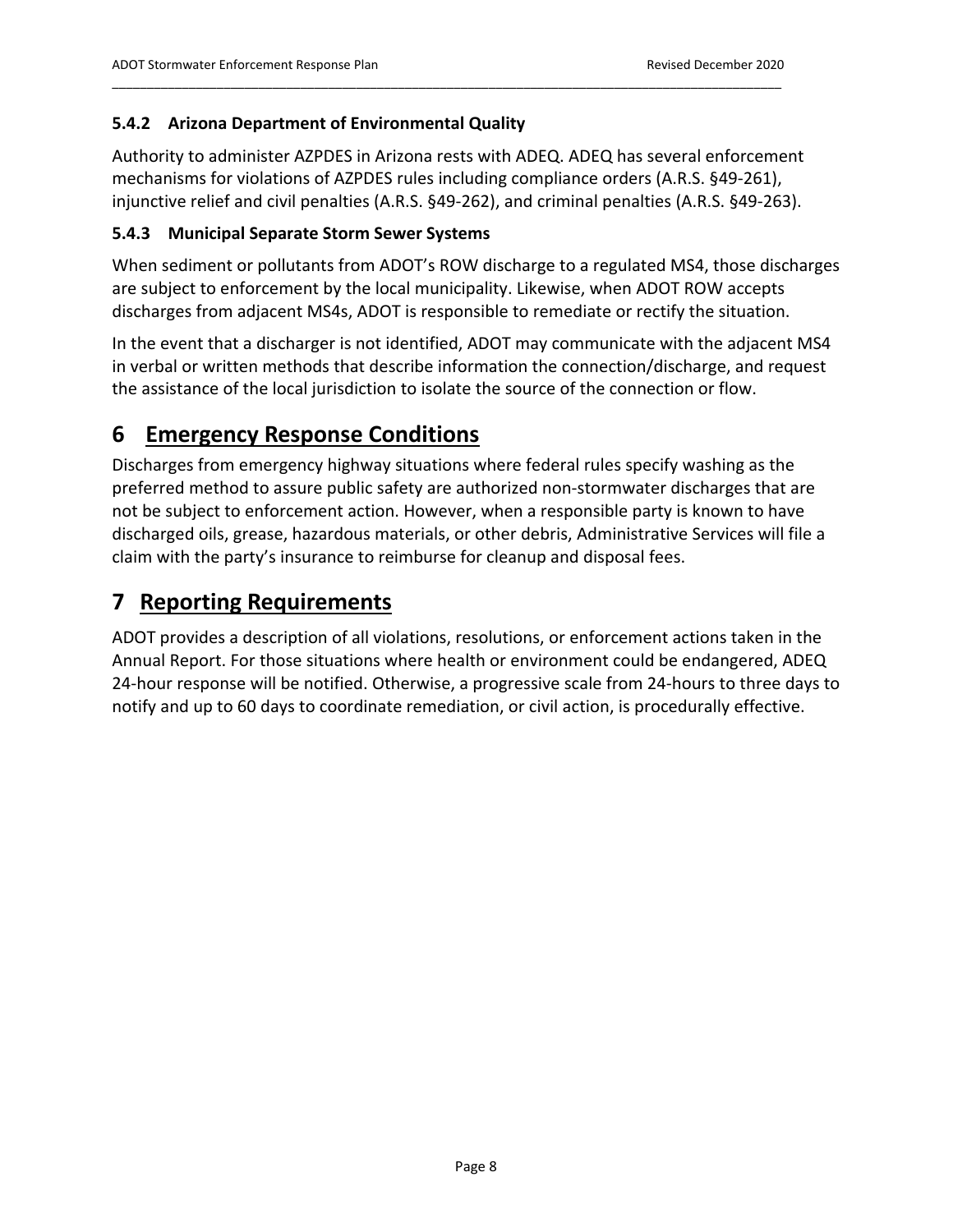# APPENDIX A

Non-Compliance Notice to Contractors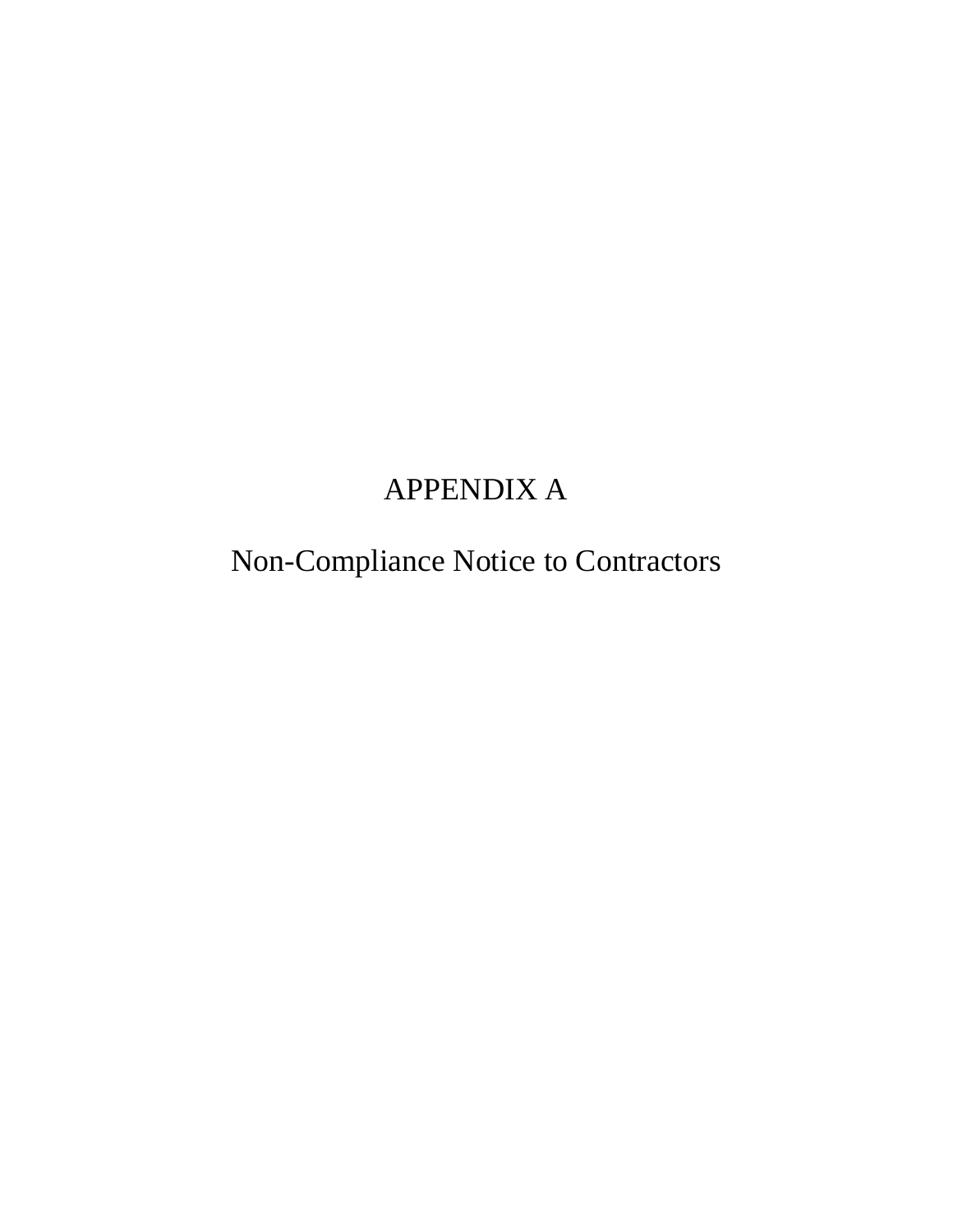# **Appendix A**

|                                                                                                           |                                      | ARIZONA DEPARTMENT OF TRANSPORATION                        |                                                                                                             |
|-----------------------------------------------------------------------------------------------------------|--------------------------------------|------------------------------------------------------------|-------------------------------------------------------------------------------------------------------------|
|                                                                                                           |                                      | <b>NONCOMPLIANCE NOTICE</b>                                |                                                                                                             |
| FROM:                                                                                                     |                                      |                                                            |                                                                                                             |
|                                                                                                           |                                      |                                                            |                                                                                                             |
| CONTRACT NO.                                                                                              |                                      |                                                            |                                                                                                             |
| PROJECT TITLE<br>CONTRACTOR                                                                               |                                      | <u> 1989 - Johann Barn, amerikansk politiker (d. 1989)</u> |                                                                                                             |
| You are hereby notified that                                                                              | $\mathbf{I}$<br>tests,               |                                                            | inspection indiates that the                                                                                |
|                                                                                                           |                                      |                                                            |                                                                                                             |
| does not conform to the contract requirements.                                                            |                                      |                                                            |                                                                                                             |
| Refer to                                                                                                  |                                      |                                                            | Section <b>Exercise Contract Paragraph Contract Department Drawing No/Detail</b>                            |
| of the                                                                                                    | <u> 1980 - Jan Barbara (j. 1980)</u> |                                                            |                                                                                                             |
|                                                                                                           |                                      |                                                            |                                                                                                             |
| responsibility to determine the corrective action necessary and to submit a corrective plan for approval. |                                      |                                                            | Non complying work shall be removed and replaced at no cost to the Department. It shall be the contractor's |
| Noncompliance notice was received by the Contractor on                                                    |                                      |                                                            | <b>INSPECTOR</b>                                                                                            |
|                                                                                                           |                                      | By:                                                        | <u> 1989 - Johann Stoff, fransk politik (d. 1989)</u>                                                       |
| <sup>+</sup> 10-0505 R03/01                                                                               | Distribution:                        | 1) Contractor                                              | 2) Project File                                                                                             |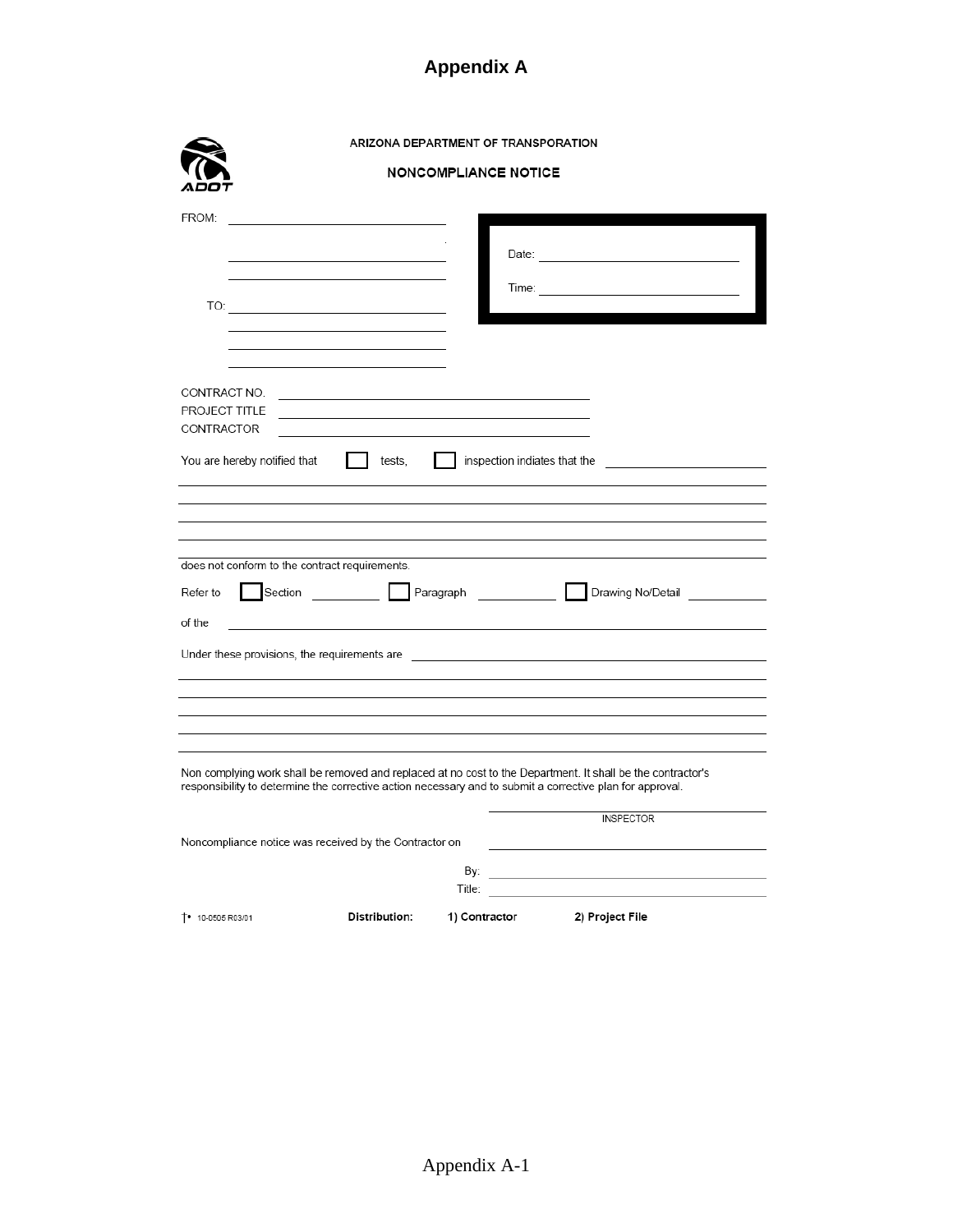# APPENDIX B

Stop Work and Resume Work Orders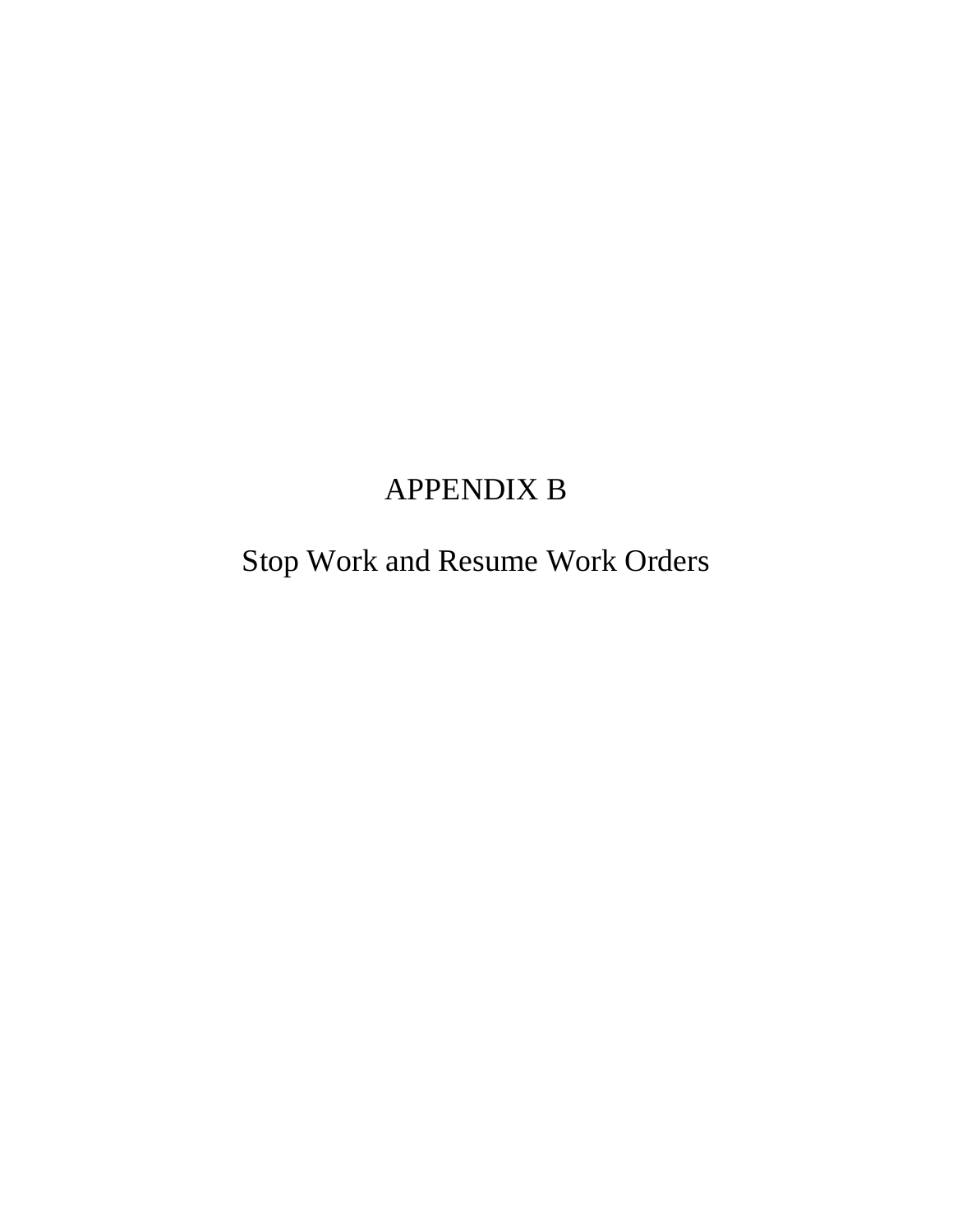

#### ARIZONA DEPARTMENT OF TRANSPORTATION

#### **STOP WORK ORDER**

| F.A. Project No. _______________________                                                                                                                                                                                                        | Fund Code Order No.       |  |  |  |
|-------------------------------------------------------------------------------------------------------------------------------------------------------------------------------------------------------------------------------------------------|---------------------------|--|--|--|
|                                                                                                                                                                                                                                                 |                           |  |  |  |
| Date Effective<br><u> 1989 - Johann Harry Barn, mars ar breist fan de Fryske kommunent (</u>                                                                                                                                                    |                           |  |  |  |
| Work Stopped 100%                                                                                                                                                                                                                               | Work Stopped Partial      |  |  |  |
|                                                                                                                                                                                                                                                 | (Check square applicable) |  |  |  |
| Reason:<br><u> 1980 - Jan Salaman, mangang mga kalendar ng mga kalendar ng mga kalendar ng mga kalendar ng mga kalendar ng mga kalendar ng mga kalendar ng mga kalendar.  Na mga kalendar ng mga kalendar ng mga kalendar ng mga kalendar n</u> |                           |  |  |  |
|                                                                                                                                                                                                                                                 |                           |  |  |  |
| If partial shutdown, list items affected on<br>reverse side or attached sheet                                                                                                                                                                   |                           |  |  |  |
|                                                                                                                                                                                                                                                 | Resident Engineer         |  |  |  |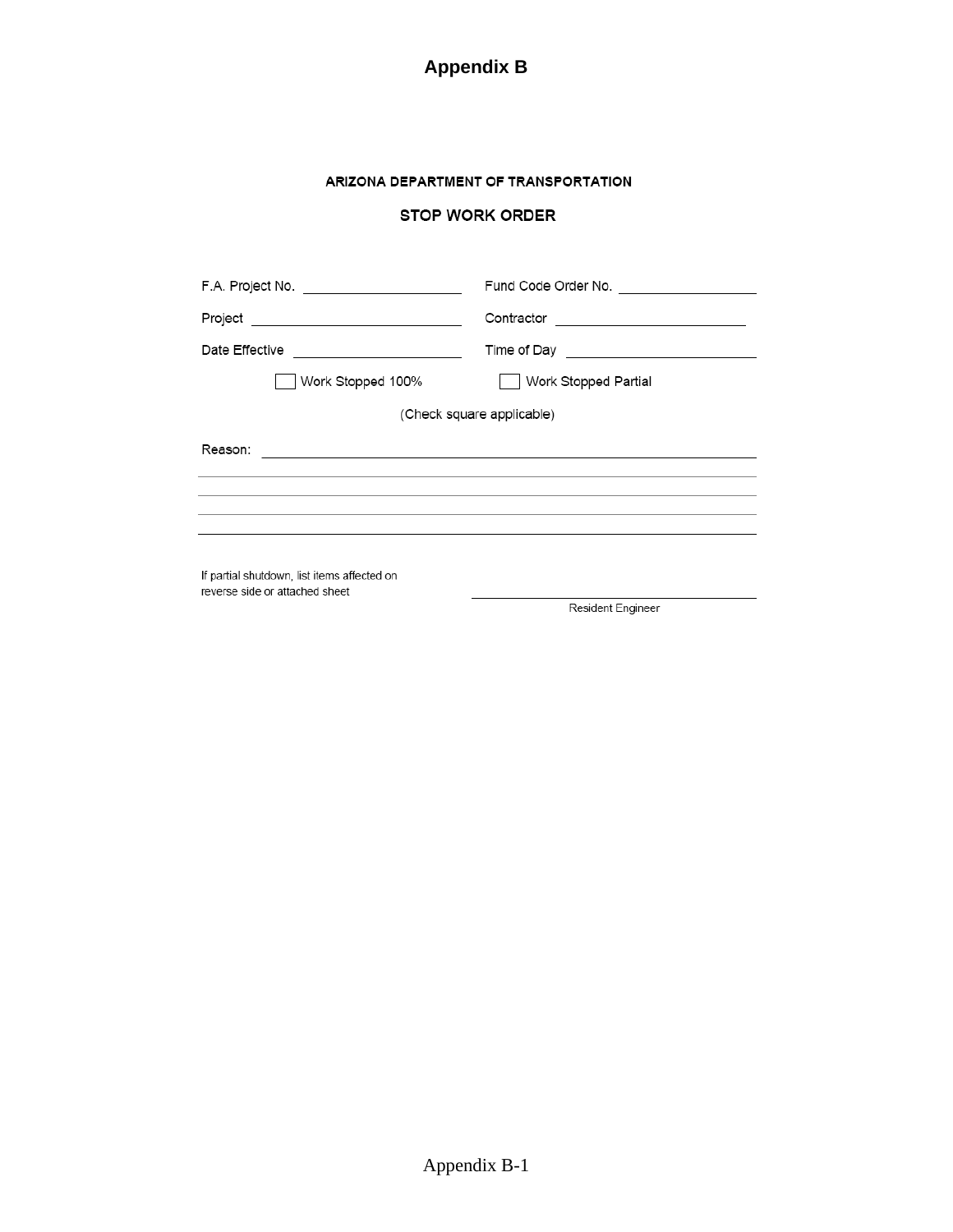**Appendix B**

#### ARIZONA DEPARTMENT OF TRANSPORTATION

#### **RESUME WORK ORDER**

| Project No. | A.F.E. No.<br>Order No.<br>the control of the control of the control of                                                              |
|-------------|--------------------------------------------------------------------------------------------------------------------------------------|
|             | Contractor<br><u> Alexandria (Carlo Carlo Carlo Carlo Carlo Carlo Carlo Carlo Carlo Carlo Carlo Carlo Carlo Carlo Carlo Carlo Ca</u> |
|             |                                                                                                                                      |
|             | Work 100% Resumed                                                                                                                    |
|             |                                                                                                                                      |
| Reason:     | <u> 1980 - Antonio Alemania, politikar politikar (h. 1980)</u>                                                                       |
|             |                                                                                                                                      |
|             | ,我们也不能会在这里,我们也不能会在这里,我们也不能会在这里,我们也不能会在这里,我们也不能会在这里,我们也不能会在这里,我们也不能会不能会不能会不能会不能会不                                                     |
|             |                                                                                                                                      |
|             |                                                                                                                                      |

Resident Engineer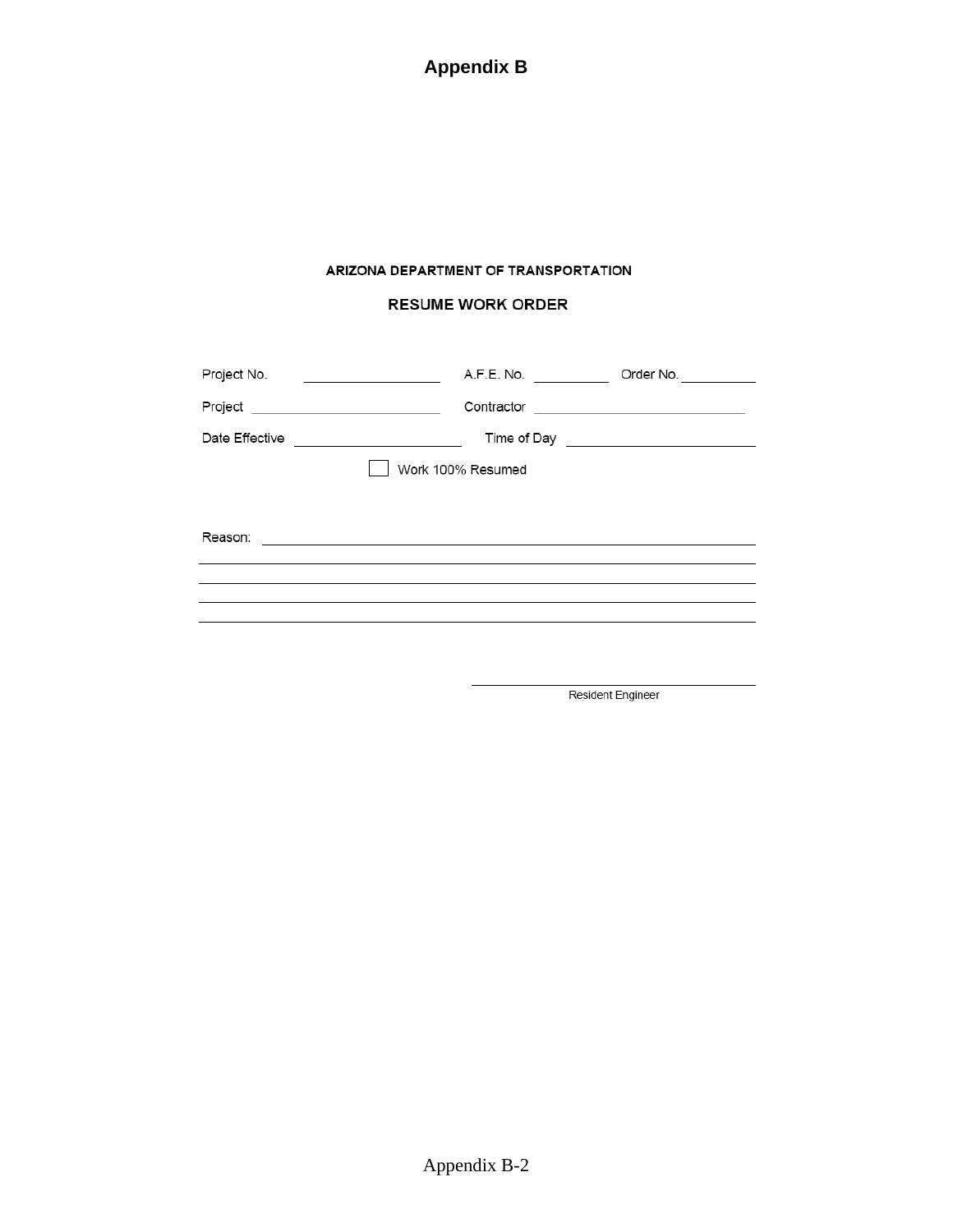# APPENDIX C

Notice of Illegal Discharge and Demand for Corrective Action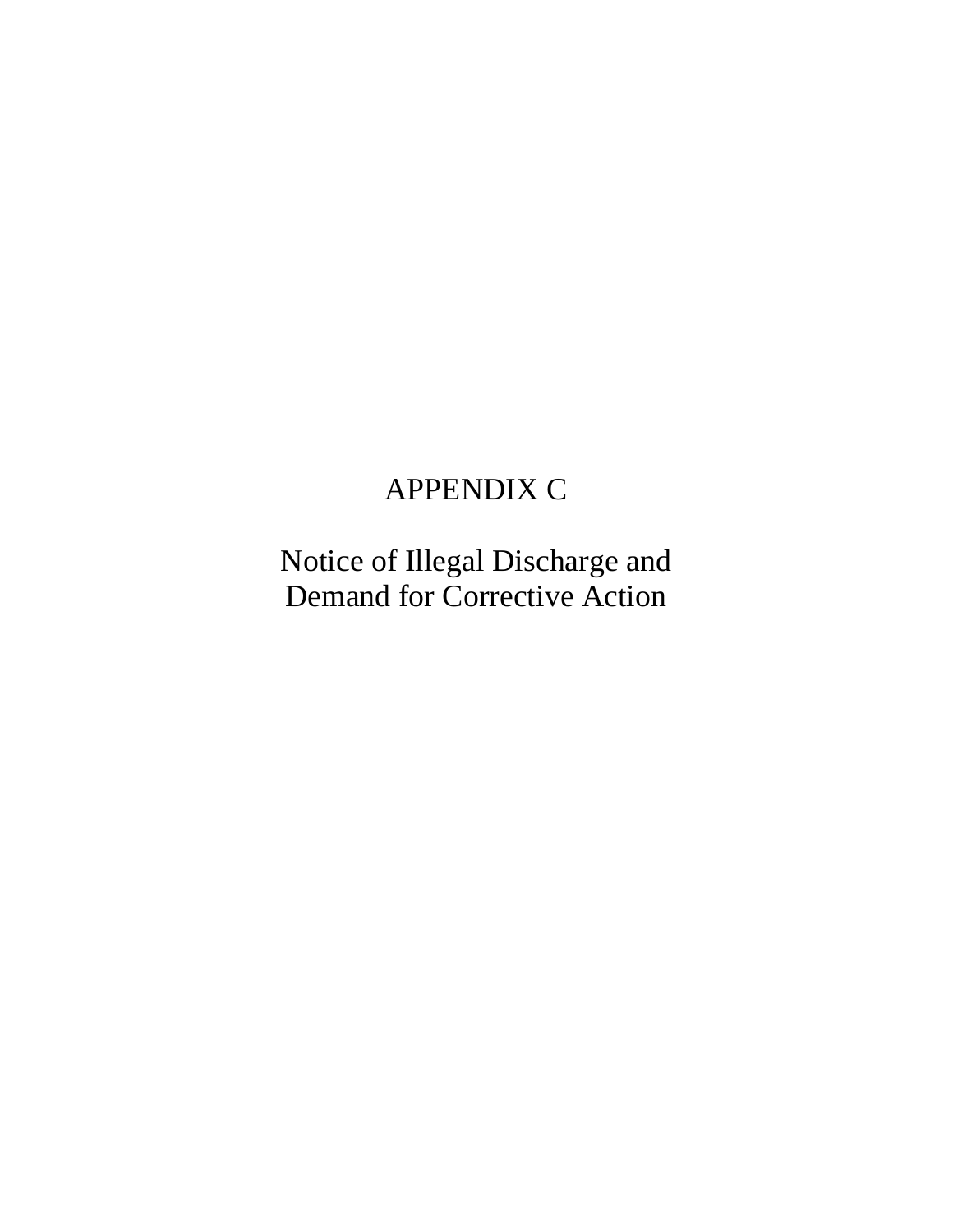

# **Arizona Department of Transportation Administrative Services Division**

**206 South Seventeenth Avenue Phoenix, Arizona 85007-3213** 

**Janice K. Brewer**  *Governor* 

**John S. Halikowski**  *Director* 

January 30, 2012

**John H. Nichols**  *Division Director*

# **NOTICE OF ILLEGAL DISCHARGE OR CONNECTION**

Person or Business Name Address Phoenix, AZ

Dear Property Owner:

The Arizona Department of Transportation (ADOT) is responsible for maintaining not only roadways, but also the extensive storm drain network located within the State rights-of-way. The Arizona Pollutant Discharge Elimination System (AZPDES) Program, which is a component of the Clean Water Act of 1972, requires ADOT to control the amount of pollutants entering the drainage system. Part of this charge is the detection and elimination of illegal discharges or connections to the system that may contain pollutants or are otherwise not allowed. Left uncorrected, any pollutants entering the system will ultimately impact nearby streams, as storm drainage is not treated at any sort of treatment facility. In addition, neighboring property owners are not allowed to occupy, use or interfere with public right of way without permission. Any discharge/connection without permission is an illegal encroachment on ADOT right of way.

An inspection of the drainage system has occurred in the vicinity of your property and an illegal connection/discharge was discovered entering into the ADOT system. The discharge/connection was discovered on <insert date> at <insert business name and address>.

Indicators or Source include piping and staining.

Photographs of this discharge/connection are enclosed with this letter. In addition, I have enclosed an aerial photograph showing the location of this discharge/connection.

This discharge or connection must be ceased or removed within 30 days. A follow-up investigation will be conducted after that time to ensure compliance. If the situation is not corrected, ADOT will take corrective measures, including but not limited to sending this matter to the Arizona Office of the Attorney General so that a lawsuit may be filed. In the alternative, ADOT may remove the discharge/connection and bill you directly pursuant to A.R.S. § 28-7053.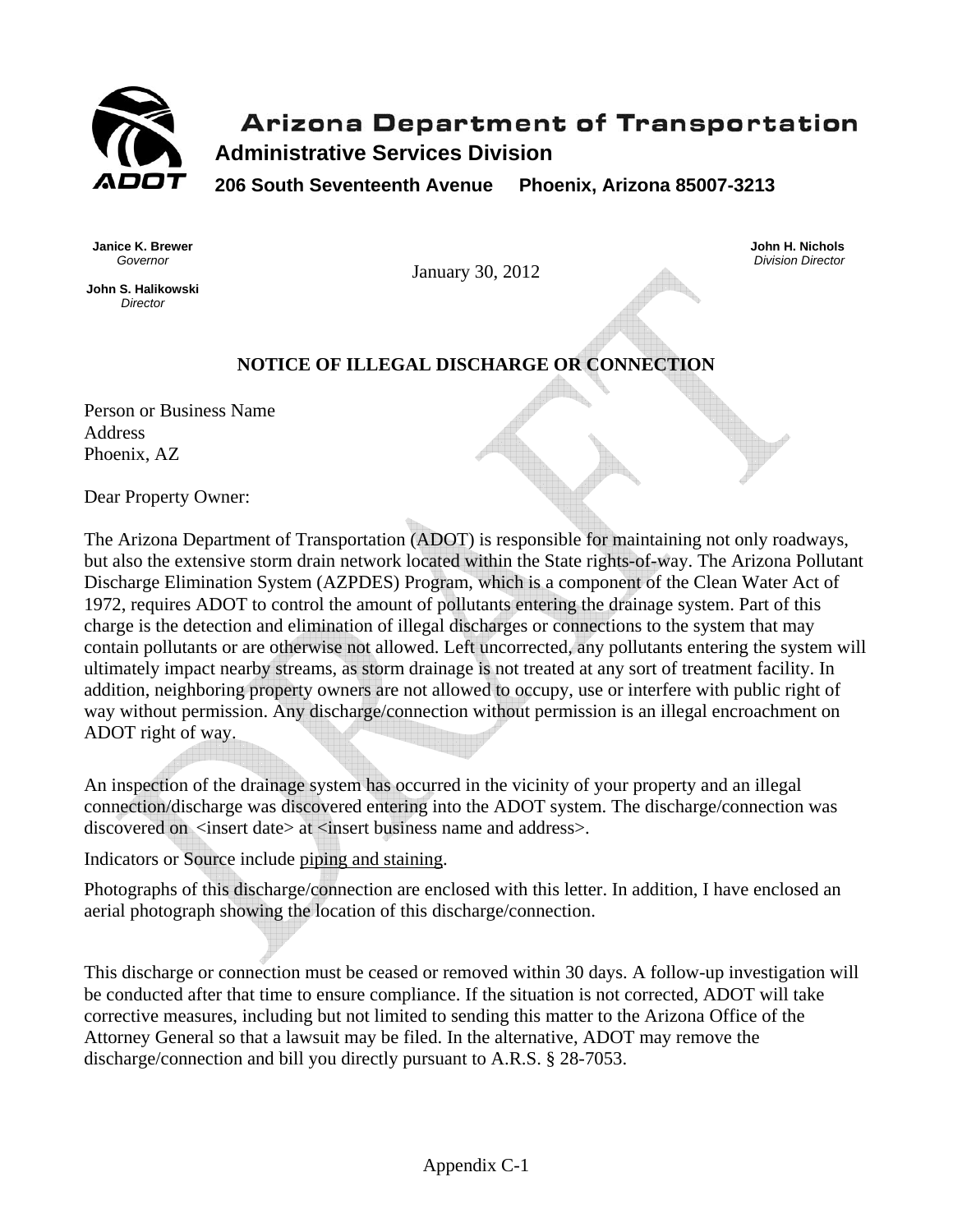If the illegal discharge/connection cannot be removed within 30 days, you do not understand this notice, or you disagree that an illegal discharge/connection exists at your property, please contact me with further details or explanation by calling 602.712.8353 or by email at wterlizzi@azdot.gov.

Sincerely,

Wendy Terlizzi ADOT Office of Environmental Services Water Quality Manager 1611 W Jackson Street, MD EM02 Phoenix, Arizona 85383

Enclosure (photographs)

cc: Todd G. Williams, M.Sc, ADOT Office of Environmental Services Director District Engineer District Environmental Coordinator